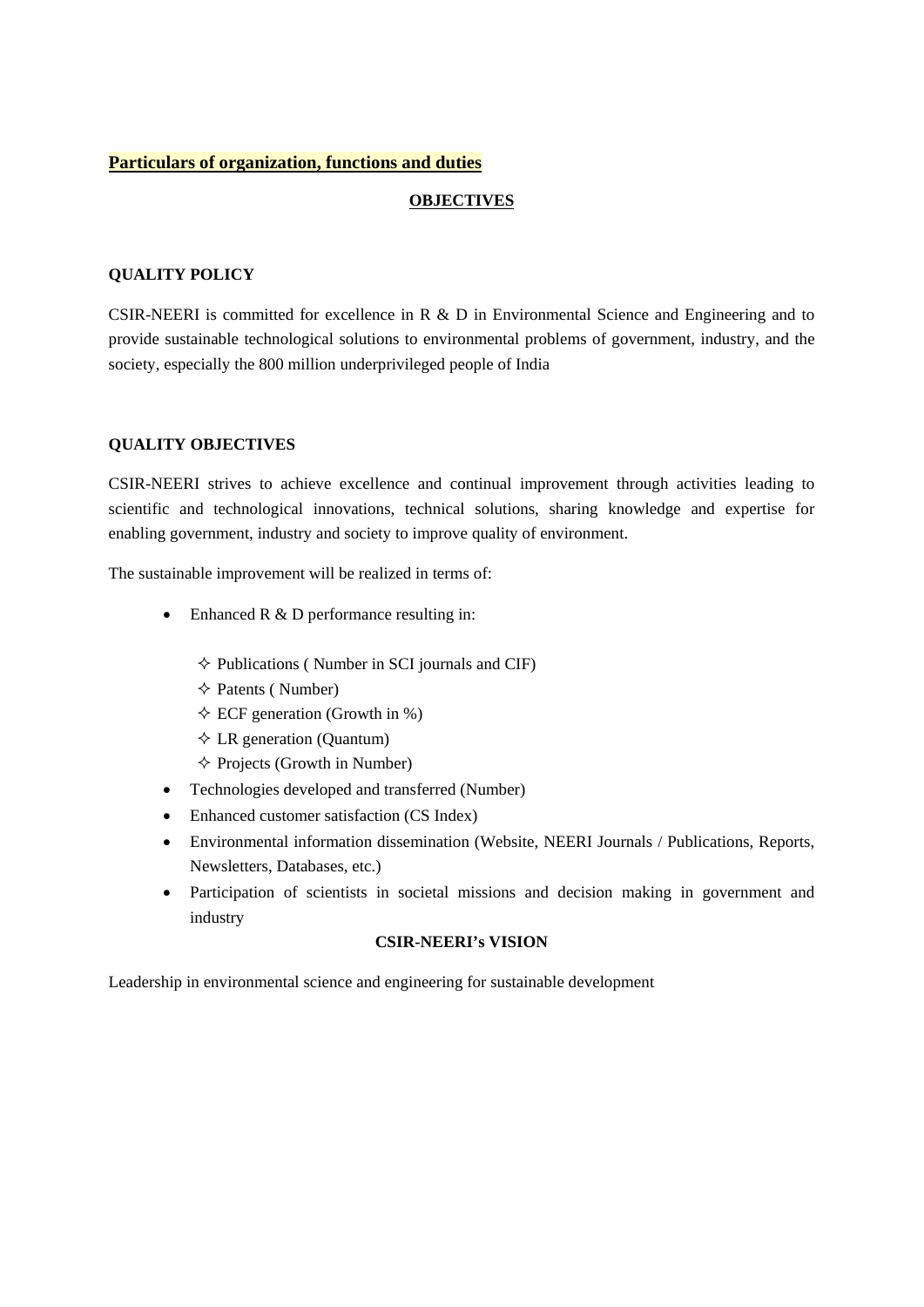## **CSIR-NEERI's MISSION**

CSIR-NEERI would continue to strive for providing innovative and effective solutions for environmentally sustainable development and to help government, industry and the society, especially the 800 million underprivileged people of India

NEERI would continue to strive for

- Dedicating itself in the service of mankind by providing innovative and effective solutions to environmental and natural resource problems
- working hand in hand with its partners Leadership in environmental science, technology and management domestically and globally by
- Strong and effective working relationships with its stakeholders in ensuring ecological health of all regions in India
- resources on which all life and human activity depend. Enabling individuals and organizations to achieve productive and sustainable use of natural

# **Current R&D Areas in Environmental Science & Engineering**

## **Air Pollution Control**

- $\mathbf{\hat{x}}$  Ambient air quality and fugitive / vehicle emission monitoring
- $\mathcal{R}$  Development of analytical techniques
- $\forall$  Air quality modeling
- $\hat{x}$  Designing and development of air pollution control systems
- $\mathcal{R}$  Delineation of air environment management plans
- $\mathbf{\hat{x}}$  Carrying capacity based development planning

# **Environmental Biotechnology**

- $\forall$  Environmental genomics
- $\mathcal{R}$  Genotoxicity based risk analysis
- $\mathcal{R}$  Product and process development
- $\mathcal{R}$  Eco-technology
- $\mathcal{R}$  Tissue culture (animals and plants)
- $\mathcal{A}$  Hazardous waste management
- Cleaner process development
- $\mathcal{R}$  Designing and development of waste treatment facilities

# **Environmental Impact and Risk Assessment**

 $\forall$  Environmental appraisal for suitability and selection of sites for locating industrial projects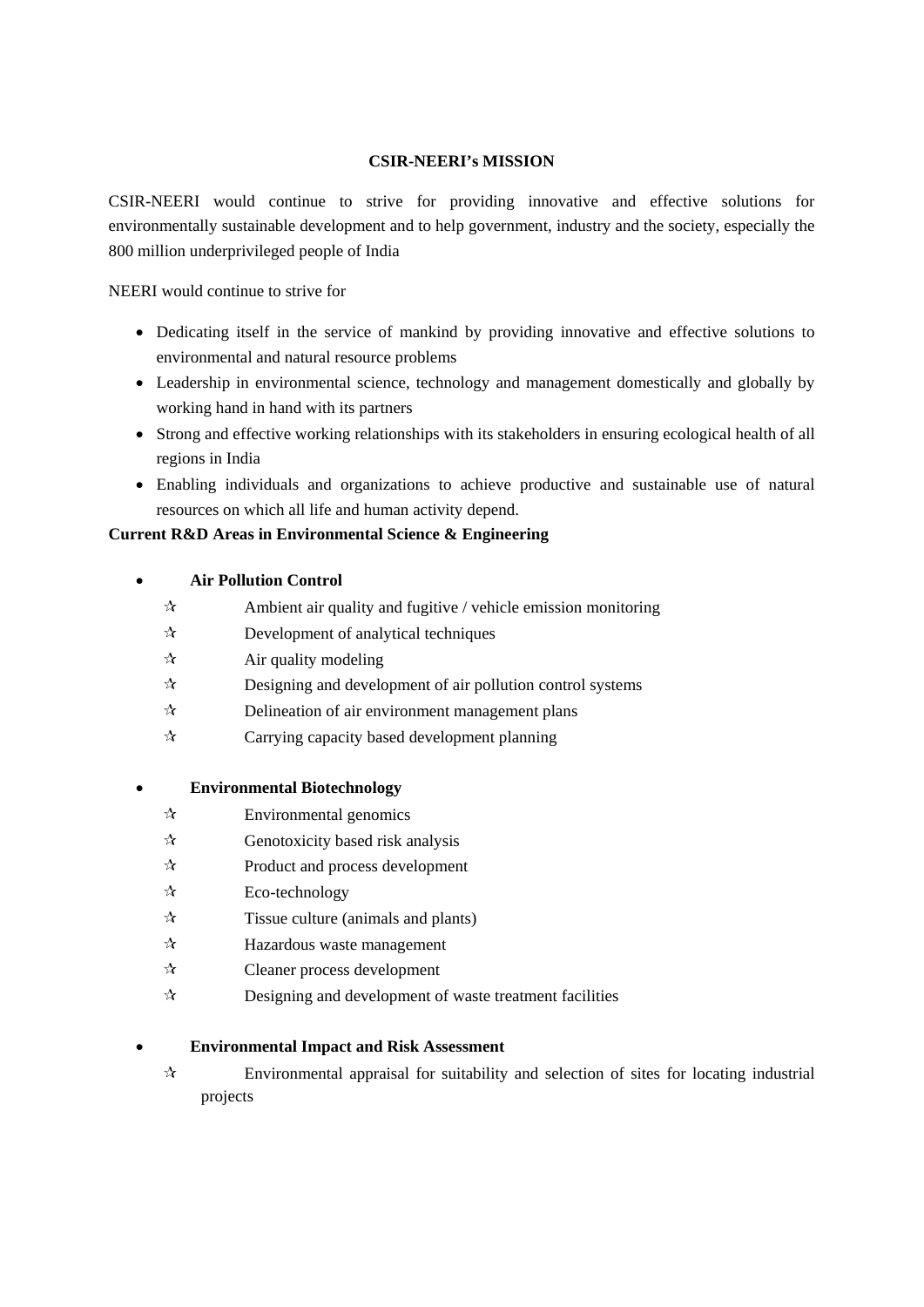- Environmental quality monitoring including assessment of biodiversity for identification of impacts
- $\star$  Mathematical modeling for predicting and evaluating impacts on air, noise, surface and groundwater, land, biological, coastal and marine environment and parameters of socioeconomic interests
- $\mathcal{R}$  Social and health impact assessment, and preparation of rehabilitation and resettlement plans
- Risk assessment using Maximum Credible Accident (MCA) and Hazard and Operability (HAZOP) analysis
- $\mathcal{R}$  Risk minimization and mitigation measures, and preparation of emergency preparedness and disaster management plans

## **Environmental Materials**

### *Development of materials that are useful in:*

- $\mathcal{R}$  Cleaner energy production systems
- Vehicular emission control
- $\forall$  Novel monitoring and control systems for non-conventional pollutants like VOCs, arsenates etc.
- $\mathcal{R}$  Novel monitoring and control technologies for hazardous pollutants in water / wastewater
- $\mathcal{R}$  Soil remediation: *In situ* immobilization of heavy metals

### *Material synthesis and characterization*

- $\mathbf{\hat{x}}$  Molecular sieves and zeolites
- $\mathbf{\hat{x}}$  Surface fuctionalized zeolites
- $\mathbf{\hat{x}}$  Perovskite based catalytic materials
- $\mathbf{\hat{x}}$  Multifunctional metals / metal oxide materials
- $\mathbf{\hat{x}}$  Photocatalytic materials
- $\mathcal{R}$  Carbon materials

### **Environmental Systems Design Optimization and Modelling**

- $\mathcal{R}$  Development and application of numerical models for prediction of environmental quality
- Development and application of Geographical Information System (GIS) and Remote Sensing (RS) based models and analytical tools for natural resources management
- costing and drawing for the design of water supply, sewerage systems, and water and  $\mathcal{R}$  Development and application of environmental systems design, detailed engineering, wastewater treatment systems
- $\mathcal{A}$  Application of advanced numerical and graphical tools for environmental systems analysis and management

### **Water Technology and Management**

- $\mathbf{\hat{x}}$  Surveillance of drinking water quality
- $\mathcal{R}$  Performance evaluation of treatment plants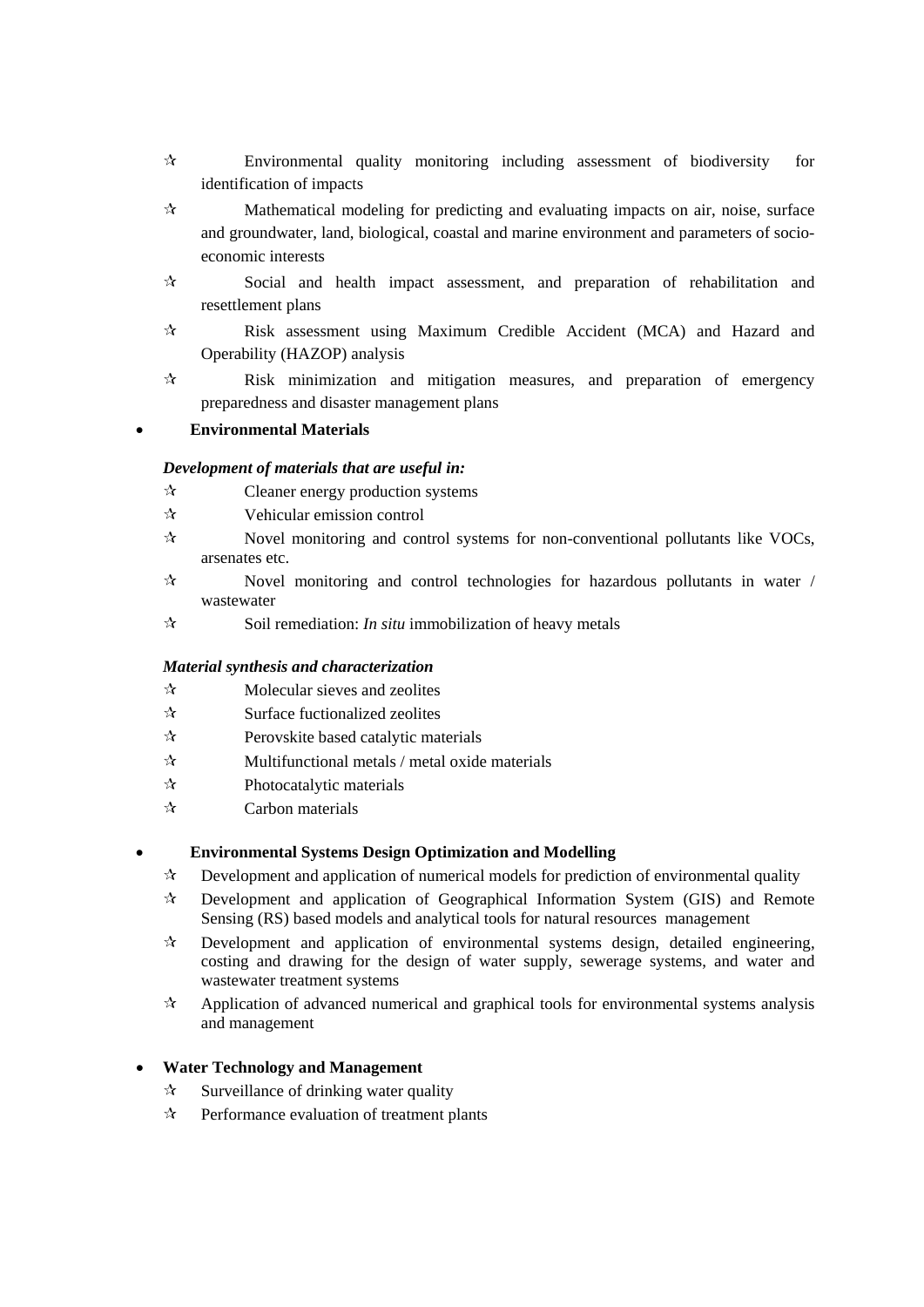- $\mathbf{\hat{x}}$  Development of analytical techniques for water quality assessment
- $\mathcal{A}$  Monitoring and management of environmental contamination with POPs
- $\mathbf{\hat{x}}$  Evaluation of water resources for health related water quality parameters
- $\hat{\mathcal{A}}$  Technology development for improvement of water quality: arsenic detection, fluoride removal, iron removal, pesticides and THMs removal
- $\mathcal{R}$  Eco-restoration of impounded surface water bodies
- $\mathcal{A}$  Application of non-invasive methods in characterization of water and land environment
- $\mathcal{A}$  Assessment of dam construction for irrigation projects catchment and command areas
- $\star$  Development of techniques and methodology for exploration, assessment and management of groundwater in hard rock areas of groundwater in hard rock areas
- $\mathcal{R}$  Restoration and remediation of degraded land
- $\mathbf{\hat{x}}$  Techno-economic feasibility of steep slope stabilization through bio-engineering techniques
- $\mathcal{A}$  Management of urban and industrial wastewater using root zone treatment process (RZTP)
- for tanneries, textiles, sugar and distilleries  $\mathbf{\hat{x}}$  Recycling and reuse of industrial wastewater through land application using bio-techniques
- $\mathcal{A}$  Green belt development -land use planning
- $\mathcal{A}$  Assessment of salinity ingress in coastal areas

## **Solid and Hazardous Waste Management**

- $\mathcal{R}$  Rapid composting technologies
- $\forall$  Waste to energy research projects
- vermicomposting  $\mathcal{R}$  Bioprocessing of municipal solid waste through composting, biomethanation and
- $\mathcal{R}$  Recovery and recycling of waste products
- $\mathcal{A}$  Green house gas emission from landfills
- $\mathcal{A}$  Quantification and characterization of solid wastes from urban centers and industries
- $\mathbf{\hat{x}}$  Environmental evaluation of landfill sites
- $\mathcal{R}$  Eco-toxicological assessments of landfills
- $\mathcal{R}$  Economic and eco-friendly utilization of solid wastes

# **Wastewater Technology**

- $\hat{\mathcal{A}}$  Basic engineering designs for wastewater (ETPs & CETPs)
- $\mathcal{R}$  Zero-discharge based wastewater treatment technologies
- $\forall$  Physico-chemical conversions
- $\mathcal{R}$  Bioconversions
- $\mathcal{R}$  Recycle and reuse
- $\mathcal{R}$  Development of treatment technologies for color and COD removal from wastewater
- $\mathcal{A}$  Modeling of wastewater treatment processes
- $\mathcal{R}$  Removal of dissolved solids and nutrients from wastewater
- $\mathbf{\hat{x}}$  Monitoring and removal of volatile organic compounds
- $\mathcal{R}$  Natural purification systems for wastewater treatment
- $\mathcal{A}$  Land application of treated wastewater
- $\mathcal{R}$  Development of adsorbents for heavy metals removal